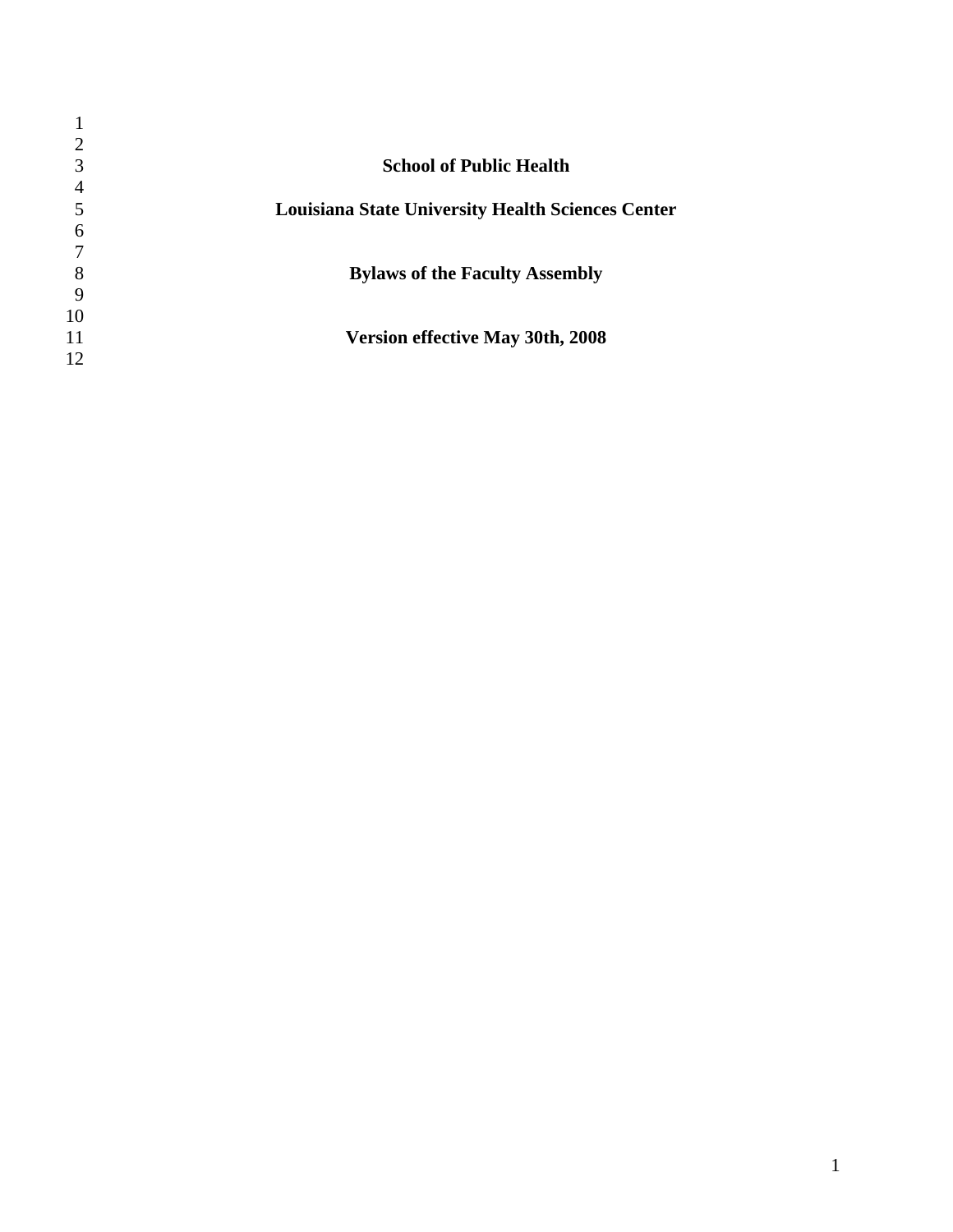| 13       | <b>PREAMBLE</b>                                                                                                                                                                               |  |  |  |  |  |  |
|----------|-----------------------------------------------------------------------------------------------------------------------------------------------------------------------------------------------|--|--|--|--|--|--|
| 14       |                                                                                                                                                                                               |  |  |  |  |  |  |
| 15<br>16 | The Bylaws of the Faculty Assembly of the Louisiana State University Health Sciences Center<br>(LSUHSC) School of Public Health (SPH) are established within the guidelines set forth by the  |  |  |  |  |  |  |
| 17<br>18 | Louisiana State University and the Louisiana State University Health Sciences Center. The<br>Bylaws establish the policies and procedures by which the School of Public Health fulfills its   |  |  |  |  |  |  |
| 19       | mission.                                                                                                                                                                                      |  |  |  |  |  |  |
| 20       |                                                                                                                                                                                               |  |  |  |  |  |  |
| 21       | The mission of the LSUHSC School of Public Health is to improve the health and well-being of                                                                                                  |  |  |  |  |  |  |
| 22<br>23 | the people of Louisiana through education, research and community involvement; to prepare<br>health professionals to advance overall health status while diminishing health disparities among |  |  |  |  |  |  |
| 24       | underserved and rural populations; and, to pursue research and service activities committed to                                                                                                |  |  |  |  |  |  |
| 25<br>26 | advancing the human condition throughout the global community.                                                                                                                                |  |  |  |  |  |  |
| 27       | This mission is accomplished through promoting the highest levels of intellectual and                                                                                                         |  |  |  |  |  |  |
| 28       | professional endeavors in instruction, research, and service in the field of Public Health.                                                                                                   |  |  |  |  |  |  |
| 29       |                                                                                                                                                                                               |  |  |  |  |  |  |
| 30       | <b>ARTICLE I. NAME</b>                                                                                                                                                                        |  |  |  |  |  |  |
| 31       |                                                                                                                                                                                               |  |  |  |  |  |  |
| 32       | <b>NAME</b>                                                                                                                                                                                   |  |  |  |  |  |  |
| 33       | This organization shall be known as the Louisiana State University Health Sciences Center                                                                                                     |  |  |  |  |  |  |
| 34       | School of Public Health Faculty Assembly, hereafter referred to as Faculty Assembly.                                                                                                          |  |  |  |  |  |  |
| 35       |                                                                                                                                                                                               |  |  |  |  |  |  |
| 36       | <b>ARTICLE II. PURPOSE AND PRINCIPLE</b>                                                                                                                                                      |  |  |  |  |  |  |
| 37       |                                                                                                                                                                                               |  |  |  |  |  |  |
| 38       | <b>PURPOSE</b>                                                                                                                                                                                |  |  |  |  |  |  |
| 39       | The purpose of the Faculty Assembly is to implement the legislative powers of the faculty in the                                                                                              |  |  |  |  |  |  |
| 40       | course of their fulfillment of the mission of the LSUHSC School of Public Health. The goal of                                                                                                 |  |  |  |  |  |  |
| 41       | the Faculty Assembly in the governance of the School of Public Health is to foster an active,                                                                                                 |  |  |  |  |  |  |
| 42       | informed faculty, and to promote open communication among all members of the community of                                                                                                     |  |  |  |  |  |  |
| 43       | the School of Public Health pursuant to the School's Mission and Strategic Plan.                                                                                                              |  |  |  |  |  |  |
| 44       |                                                                                                                                                                                               |  |  |  |  |  |  |
| 45       | <b>PRINCIPLE</b>                                                                                                                                                                              |  |  |  |  |  |  |
| 46       | Decisions and responsibilities of the Faculty Assembly provide for shared authority and                                                                                                       |  |  |  |  |  |  |
| 47       | interdependent accountability for academic and professional issues, policies, standards, and                                                                                                  |  |  |  |  |  |  |
| 48       | procedures to promote excellence in teaching, scholarship, research and service.                                                                                                              |  |  |  |  |  |  |
| 49       |                                                                                                                                                                                               |  |  |  |  |  |  |
| 50       | <b>FUNCTION</b>                                                                                                                                                                               |  |  |  |  |  |  |
| 51       | The general functions of the Faculty Assembly are as follows:                                                                                                                                 |  |  |  |  |  |  |
| 52       | The Assembly shall serve as the representative voice of the faculty, providing a means of                                                                                                     |  |  |  |  |  |  |
| 53       | communication among faculty members, and between the faculty and the Dean and                                                                                                                 |  |  |  |  |  |  |
| 54       | Administration of LSUHSC School of Public Health. The Assembly shall review the                                                                                                               |  |  |  |  |  |  |

- 55 governance of the School of Public Health, and make recommendations and approve changes in
- 56 existing policies or establish new policies relating to the LSUHSC School of Public Health<br>57 brought to the Assembly for consideration by the Dean or by its own members. To this end
- brought to the Assembly for consideration by the Dean or by its own members. To this end, the
- 58 Faculty Assembly shall create committees and convene the faculty to: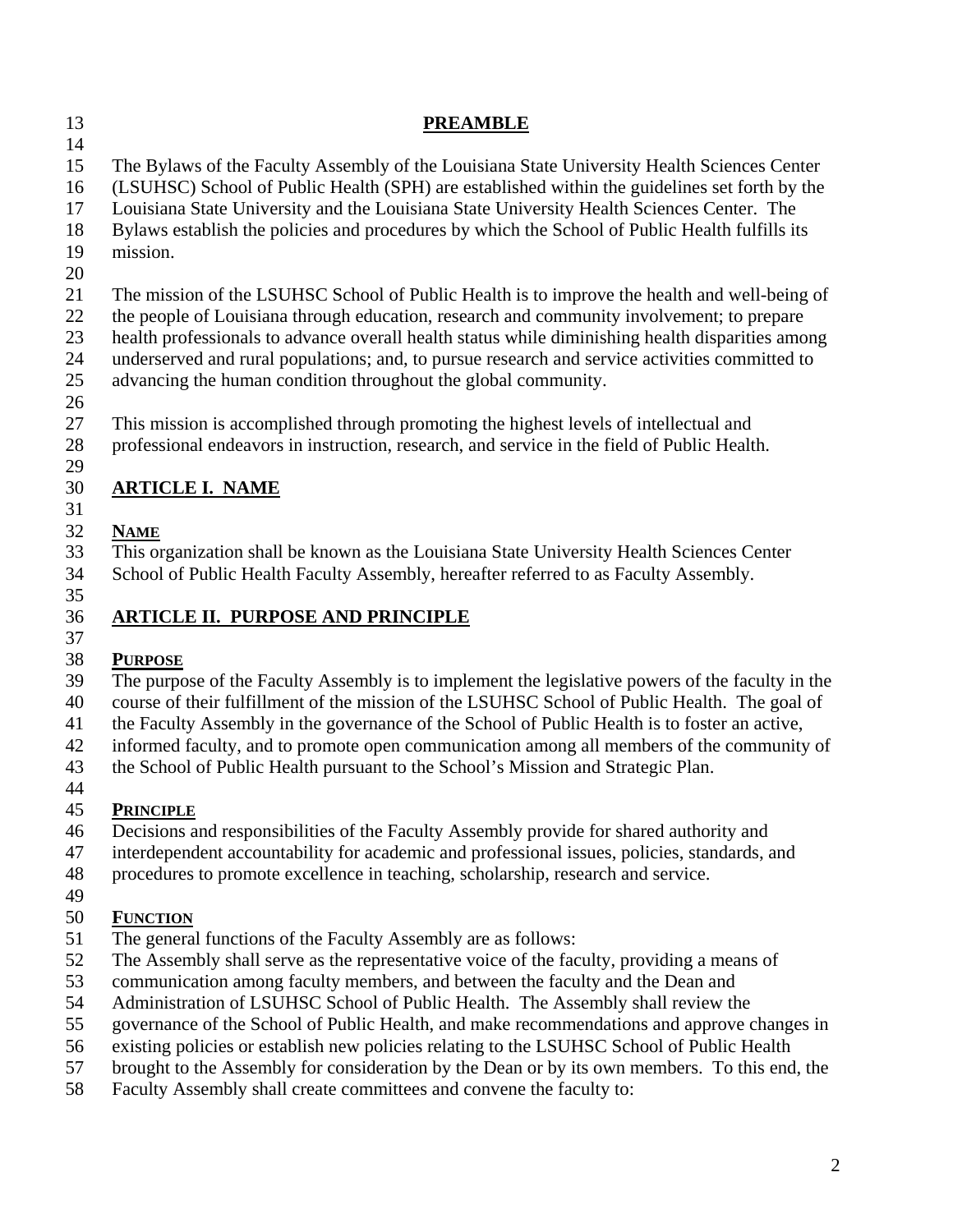#### 59

- 60 1. Determine policies for admission, progression, and graduation of students.
- 61 2. Establish educational policies and standards of instruction.
- 62 3. Plan, implement and evaluate curricula in all educational programs.
- 63 4. Establish policies/procedures for faculty appointment, promotion and 64 tenure.
- 65 5. Promote student and faculty interests.
- 66 6. Promote public health scholarship in education, research, service, and practice.
- 67 7. Evaluate and approve by vote any significant changes proposed by 68 committees or individual faculty members.
- 69 8. Review and revise School of Public Health Faculty Assembly Bylaws.
- 70

72

## 71 **ARTICLE III. MEMBERSHIP**

### 73 **MEMBERS**

74 All non-administrative faculty members are automatically granted membership in the Faculty

- 75 Assembly and are invited and encouraged to participate. All non-administrative academic
- 76 faculty employed at the 75% FTE level or greater by the School of Public Health and having the
- 77 academic rank of instructor or above shall be voting members of the Faculty Assembly.
- 78 Adjunct, joint, and part-time non-administrative faculty (at 74% or less FTE) are non-voting
- 79 members of the organization, but may attend meetings and speak to any issue. Administrative
- 80 faculty are defined as faculty who are Deans, Associate Deans, Assistant Deans, Academic
- 81 Program or Department Heads, Directors of Offices, and other administrators appointed by the
- 82 Dean. .. 83
- 84 Meetings are open to all members except for closed sessions or meetings of the Executive Board.
- 85

### 86 **Delegates**

- 87 Delegates provide a mechanism for establishing a quorum of regular voting members while also 88 ensuring broad representation. Quorum is two thirds of the Delegates.
- 89
- 90 All members of the Assembly shall be eligible for selection as Delegates. One delegate will be
- 91 selected from each Academic Program and each Service/Research Program according to
- 92 procedures established by each Program.
- 93
- 94 Each Delegate shall serve for two years or until their successor is selected, and their terms of
- 95 office shall begin on July 1. Delegates are required to attend Faculty Assembly meetings. If a
- 96 Delegate cannot attend a meeting, the Delegate may give proxy in writing to another member of
- 97 the Faculty Assembly.
- 98
- 99 A Delegate is subject to forfeiture of his/her office as a Delegate if that Delegate is absent
- 100 without representation of proxy from fifty percent or more of the regularly scheduled meetings
- 101 within an academic year. Under the aforesaid conditions, the Secretary may request that the
- 102 program members dismiss the Delegate and select a new Delegate.
- 103
- 104 **ARTICLE IV. OFFICERS**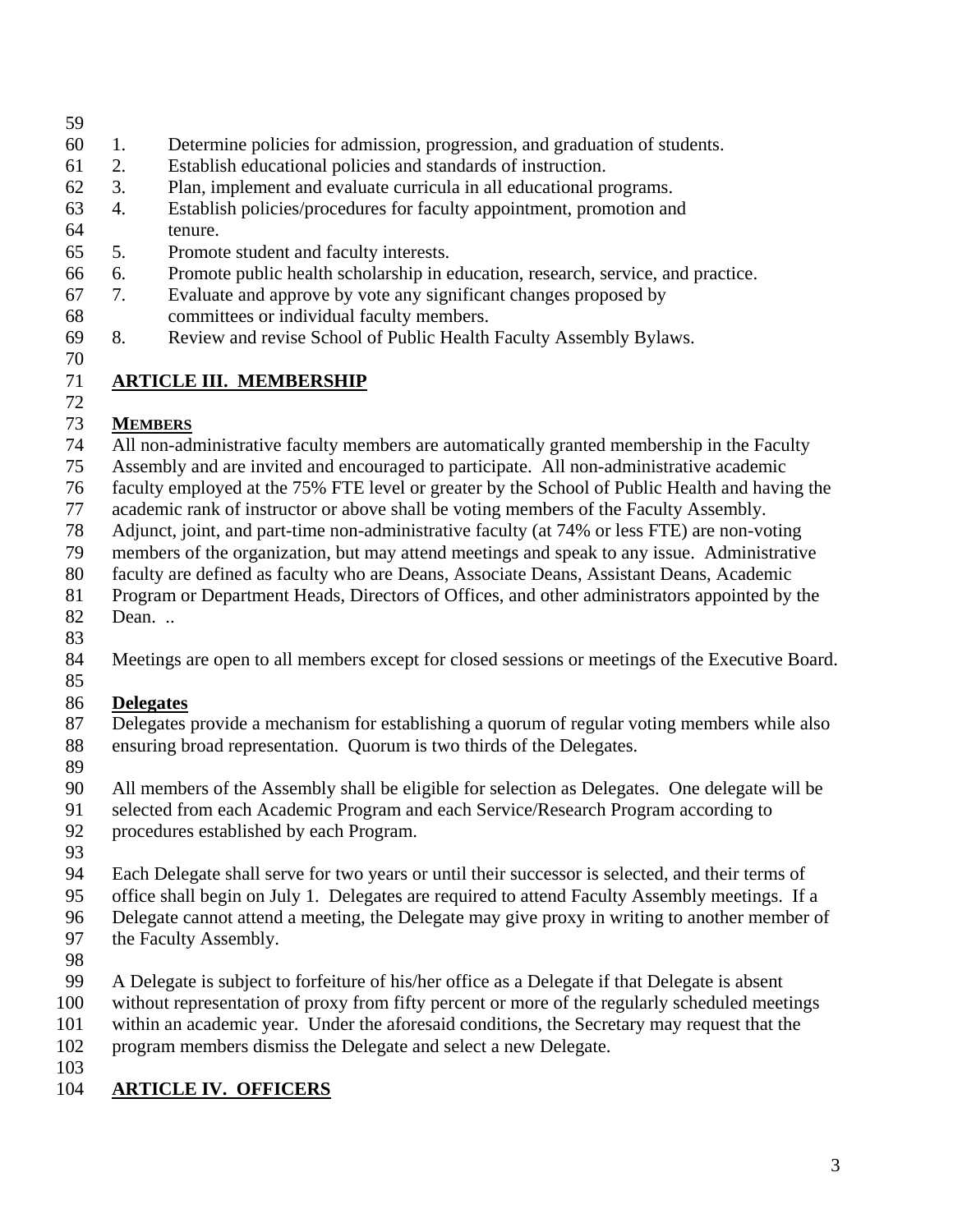105

## 106 **OFFICERS**

- 107 The officers of the Faculty Assembly will consist of the President, President-Elect, Secretary and
- 108 Immediate Past President. Together, these four officers shall constitute the Executive Board.
- 109 Officers of the Faculty Assembly will be elected from the voting members who have been on the
- 110 faculty of the LSUHSC School of Public Health for a minimum of one year. All voting members
- 111 of the Assembly shall be eligible for election as officers if they have been on the faculty of the
- 112 School of Public Health for a minimum of one year. A term for each officer is two (2) fiscal
- 113 years, unless otherwise specified in the Bylaws. The fiscal year begins July 1 and ends June 30 114 of the following year. No officer may serve more than one full term consecutively or hold more
- 115 than one office at a time. Persons taking office partway through a term to fill a vacancy may
- 116 therefore stand for that same office for the succeeding term if they so choose.
- 117

## 118 **President**

- 119 A. The President-Elect of the Faculty Assembly will become the President in even-
- 120 numbered years.
- 121 B. The duties of the President are to:
- 122 1. Represent the faculty in its dealings with the Administration of the School of 123 Public Health.
- 124 2. Report to and communicate with the faculty on all matters affecting its interests.
- 125 3. Represent the faculty on the Administrative Council.
- 126 4. Call the Faculty Assembly meetings.
- 127 5. Advise faculty of the meetings at least two (2) weeks in advance so that the 128 faculty may request items to be placed on the agenda.
- 129 6. Prepare the agenda for the secretary to circulate.
- 130 7. Preside over the Faculty Assembly meetings.
- 131 8. Arrange meetings of the assembled faculty at least once per semester (3 per year).
- 132 9. Authenticate, by signature when necessary, all acts, orders, and proceedings of the 133 Faculty Assembly
- 134 10. Follow parliamentary procedures based on the stipulated edition of *Robert's Rules*  135 *of Order*.
- 136 137

# 138 **President-Elect**

- 139 A. The President-Elect of the Faculty Assembly will be elected in the second year of the 140 President's term and has a term of one year.
- 141 B. The duties of the President-Elect are to:
- 142 1. Assume the responsibilities of the President in the absence of or at the request of 143 the President.
- 144 2. Hold joint responsibility with the Secretary and Bylaws, Nominations and 145 Elections Committee for counting all votes in regular and special election voting.
- 146 3. Notify faculty of the results of all elections in collaboration with the Secretary.
- 147 4. Introduce new faculty members to the mission and purpose of the Faculty 148 Assembly and its Standing Committees.
- 149 5. Determine that a quorum is present prior to a vote.
- 150 6. Assume other duties as delegated by the President.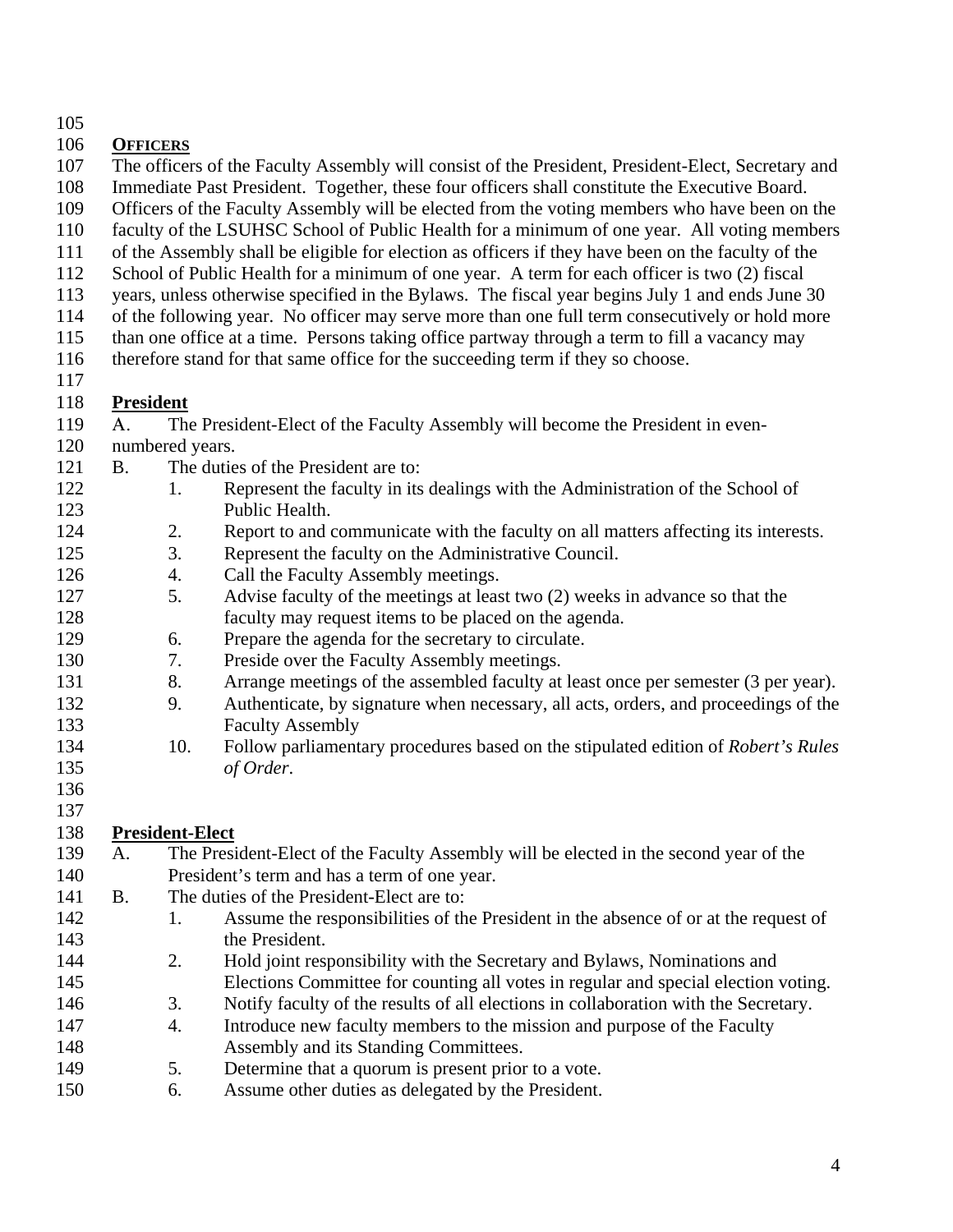| 151 |                  | 7.                    | Assume the responsibilities of the President at the end of the current President's           |  |  |  |  |
|-----|------------------|-----------------------|----------------------------------------------------------------------------------------------|--|--|--|--|
| 152 |                  |                       | term.                                                                                        |  |  |  |  |
| 153 |                  |                       |                                                                                              |  |  |  |  |
| 154 | <b>Secretary</b> |                       |                                                                                              |  |  |  |  |
| 155 | A.               |                       | The Secretary of the Faculty Assembly will be elected in even-numbered years.                |  |  |  |  |
| 156 | <b>B.</b>        |                       | The duties of the Secretary are to:                                                          |  |  |  |  |
| 157 |                  | 1.                    | Circulate an agenda one week prior to each meeting.                                          |  |  |  |  |
| 158 |                  | 2.                    | Review and sign minutes of the Faculty Assembly prepared by non-faculty                      |  |  |  |  |
| 159 |                  |                       | secretary assigned by the Dean.                                                              |  |  |  |  |
| 160 |                  | 3.                    | Direct the non-faculty secretary to distribute minutes of meetings to faculty.               |  |  |  |  |
| 161 |                  | $\overline{4}$ .      | Validate and maintain current lists of voting and non-voting members of the                  |  |  |  |  |
| 162 |                  |                       | Faculty Assembly.                                                                            |  |  |  |  |
| 163 |                  | 5.                    | Hold joint responsibility with the President-Elect/Past President for counting all           |  |  |  |  |
| 164 |                  |                       | votes in regular and special election voting.                                                |  |  |  |  |
| 165 |                  | 6.                    | Coordinate with the Bylaws Committee to notify the President and faculty of                  |  |  |  |  |
| 166 |                  |                       | results of votes.                                                                            |  |  |  |  |
| 167 |                  | 7.                    | Maintain a permanent and official file of all proceedings of the Faculty Assembly            |  |  |  |  |
| 168 |                  |                       | in the Dean's office.                                                                        |  |  |  |  |
| 169 |                  | 8.                    | Coordinate with the Bylaws Committee to provide the roster of Faculty                        |  |  |  |  |
| 170 |                  |                       | Assembly Committee members and elected representatives every July.                           |  |  |  |  |
| 171 |                  |                       |                                                                                              |  |  |  |  |
| 172 |                  | <b>Past President</b> |                                                                                              |  |  |  |  |
| 173 | A.               |                       | The individual filling the office of President shall, upon completion of his/her term, serve |  |  |  |  |
| 174 |                  |                       | as Past President for one year to provide continuity to the Executive Board.                 |  |  |  |  |
| 175 | <b>B.</b>        |                       | The duties of the Past President are to:                                                     |  |  |  |  |
| 176 |                  | 1.                    | Assume the responsibilities of the President in the absence of or at the request of          |  |  |  |  |
| 177 |                  |                       | the President.                                                                               |  |  |  |  |
| 178 |                  | 2.                    | Hold joint responsibility with the Secretary and Bylaws, Nominations and                     |  |  |  |  |
| 179 |                  |                       | Elections Committee for counting all votes in regular and special election voting.           |  |  |  |  |
| 180 |                  | 3.                    | Notify faculty of the results of all elections in coordination with the Secretary and        |  |  |  |  |
| 181 |                  |                       | <b>Bylaws Committee.</b>                                                                     |  |  |  |  |
| 182 |                  | 4.                    | Introduce new faculty members to the mission and purpose of the Faculty                      |  |  |  |  |
| 183 |                  |                       | Assembly and its Standing Committees.                                                        |  |  |  |  |
| 184 |                  | 5.                    | Determine that a quorum is present prior to a vote.                                          |  |  |  |  |
| 185 |                  | 6.                    | Assume other duties as delegated by the President.                                           |  |  |  |  |
| 186 |                  |                       |                                                                                              |  |  |  |  |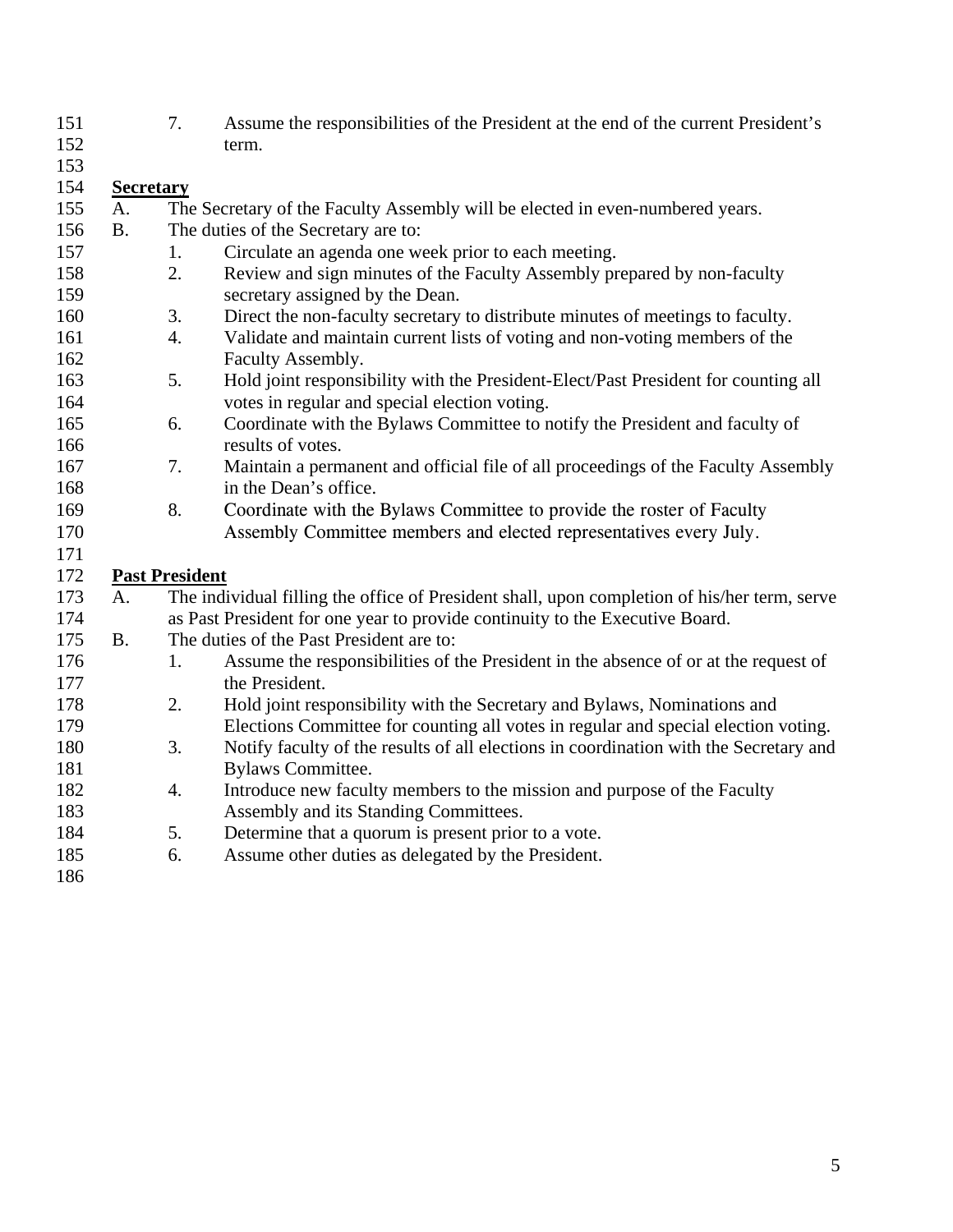#### 187 **ARTICLE V. MEETINGS**

188

### 189 **REGULAR MEETINGS**

190

191 Meetings of the Faculty Assembly will be held periodically on a schedule determined by the

- 192 needs of the Assembly, subject to the restriction that while a scheduled meeting may be
- 193 rescheduled or cancelled, at least one meeting must be held in each semester. This will ensure
- 194 accordance with Regulations of the Board of Supervisors of the Louisiana State University
- 195 Chapter I Section 1-2.3c, which require a minimum of three meetings annually.
- 196

## 197 **SPECIAL MEETINGS**

- 198 Special meetings of the Faculty Assembly may be called by the Dean or President at any time. A
- 199 special meeting may be called upon written petition of one fourth or more of the voting faculty.
- 200 The purpose of the requested meeting must be specified on the petition. The President will
- 201 convene the special meeting within two weeks of receipt of the petition. The subject of the
- 202 petition will be the first item of business. Other business may be considered during a special
- 203 meeting only with approval of the members of the faculty present but may not be voted upon if
- 204 not on the agenda.
- 205

## 206 **QUORUM**

- 207 Two thirds of the Delegates constitute a quorum.
- 208

## 209 **VOTING**

- 210 In the presence of a quorum, a decision of the majority of the members voting is considered to be
- 211 the action of the faculty. Voting may take place by hand or voice vote during regular or special
- 212 meetings of the Faculty Assembly. Secret ballot may be used when determined appropriate by
- 213 the President-Elect/Past President.
- 214

## 215 **PROXY**

- 216 Proxy is written authorization given by one Faculty Assembly member to another to act as his or 217 her agent and/or substitute at a meeting. Representation proxy is defined as a substitute 218 Delegate's presence at a scheduled meeting which the Delegate is unable to attend. Voting 219 proxy is defined as the agent's ballot cast according to the preference of the absent Faculty 220 Assembly member. All proxy forms must include the signature of the absent member, the name 221 of the person being designated to vote on that member's behalf, the meeting for which this 222 designation applies, and any stipulated voting instructions. The form must be submitted to the 223 Secretary prior to any relevant vote. It then becomes part of the permanent file of Faculty 224 Assembly proceedings.
- 225

## 226 **PROCEDURES**

- 227 The rules contained in *Robert's Rules of Order* (Robert's Rules of Order Simplified and Applied,
- $228$   $2<sup>nd</sup>$  edition) shall govern the meetings of the Faculty Assembly, including all Standing and
- 229 special Ad Hoc committees, except as otherwise provided in the Bylaws.
- 230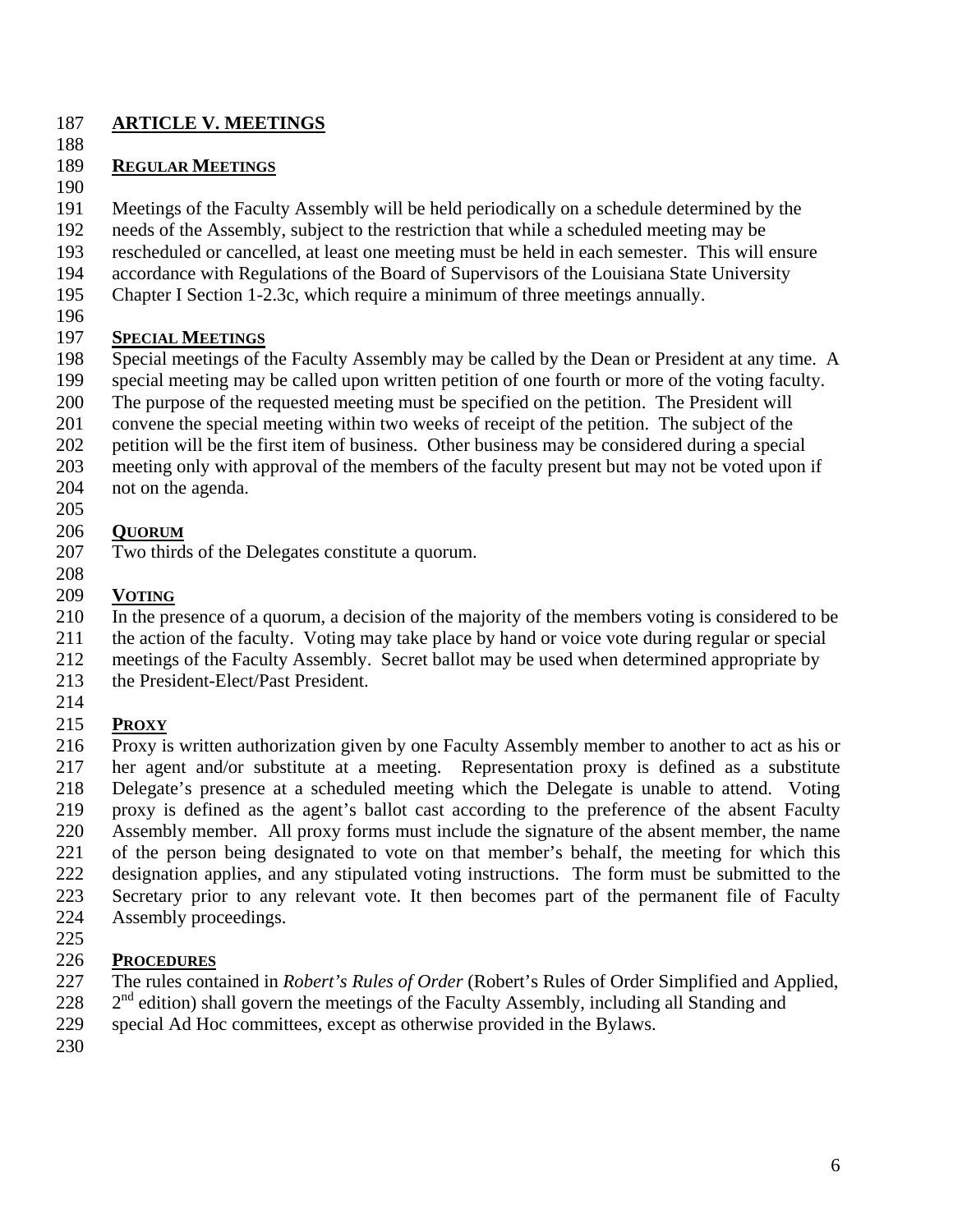### 231 **ARTICLE VI. COMMITTEES OF THE FACULTY**

#### 232

### 233 **AUTHORITY AND RESPONSIBILITY**

234 The Faculty Assembly has the authority and responsibility for approving recommendations of the

235 various committees of the Faculty Assembly and for implementing academic and faculty

236 policies. Certain functions may be delegated by the Faculty Assembly to Standing or special Ad

- 237 Hoc committees.
- 238

### 239 **RECORDER**

240 A non-faculty secretary will be assigned by the Dean to serve as recorder for each Standing 241 Committee. A faculty member of each committee will be designated as faculty recorder to 242 review with the committee Chairperson the minutes and sign the official copies of the committee 243 minutes, to be maintained in the Dean's office. The faculty recorder will be responsible for

- 244 directing the secretary to distribute minutes of the committee to all members of the committee
- 245 and to administrators of the School of Public Health.
- 246

## 247 **STANDING COMMITTEES**

| 248 |           |                                                                                        |
|-----|-----------|----------------------------------------------------------------------------------------|
| 249 | A.        | The Standing Committees of the Faculty Assembly are:                                   |
| 250 |           | Faculty Appointments, Promotions, and Tenure Committee<br>1.                           |
| 251 |           | Bylaws, Nominations and Elections Committee<br>2.                                      |
| 252 |           | 3.<br><b>Curriculum Committee</b>                                                      |
| 253 |           | <b>Evaluation Committee</b><br>4.                                                      |
| 254 |           | 5.<br><b>Faculty and Student Grievance Committee</b>                                   |
| 255 |           |                                                                                        |
| 256 | <b>B.</b> | <b>Purpose</b>                                                                         |
| 257 |           | The purpose of the Standing Committees is to assist the faculty in carrying out the    |
| 258 |           | functions and responsibilities of the Faculty Assembly.                                |
| 259 |           |                                                                                        |
| 260 | C.        | <b>Function</b>                                                                        |
| 261 |           | The function of the Standing Committees is to implement those functions mandated to    |
| 262 |           | them by the Faculty Assembly, and to recommend to the faculty further policies and     |
| 263 |           | procedures deemed necessary to fulfill the mission of the LSUHSC School of Public      |
| 264 |           | Health.                                                                                |
| 265 |           |                                                                                        |
| 266 | D.        | <b>Membership</b>                                                                      |
| 267 |           | 1.<br>All voting members of the Faculty Assembly are eligible to serve on Standing     |
| 268 |           | Committees. Administrative faculty are eligible to serve on Committees of the          |
| 269 |           | Assembly where specified by a particular Committee's membership rules.                 |
| 270 |           | 2.<br>Each faculty member may serve in an elected or appointed capacity on up to three |
| 271 |           | School of Public Health Standing Committees concurrently (ex officio                   |
| 272 |           | membership does not count toward this limit).                                          |
| 273 |           | 3.<br>Members of the Standing Committees are to be elected unless otherwise specified  |
| 274 |           | in these Bylaws. Faculty committee members may give proxy to a voting                  |
| 275 |           | committee member.                                                                      |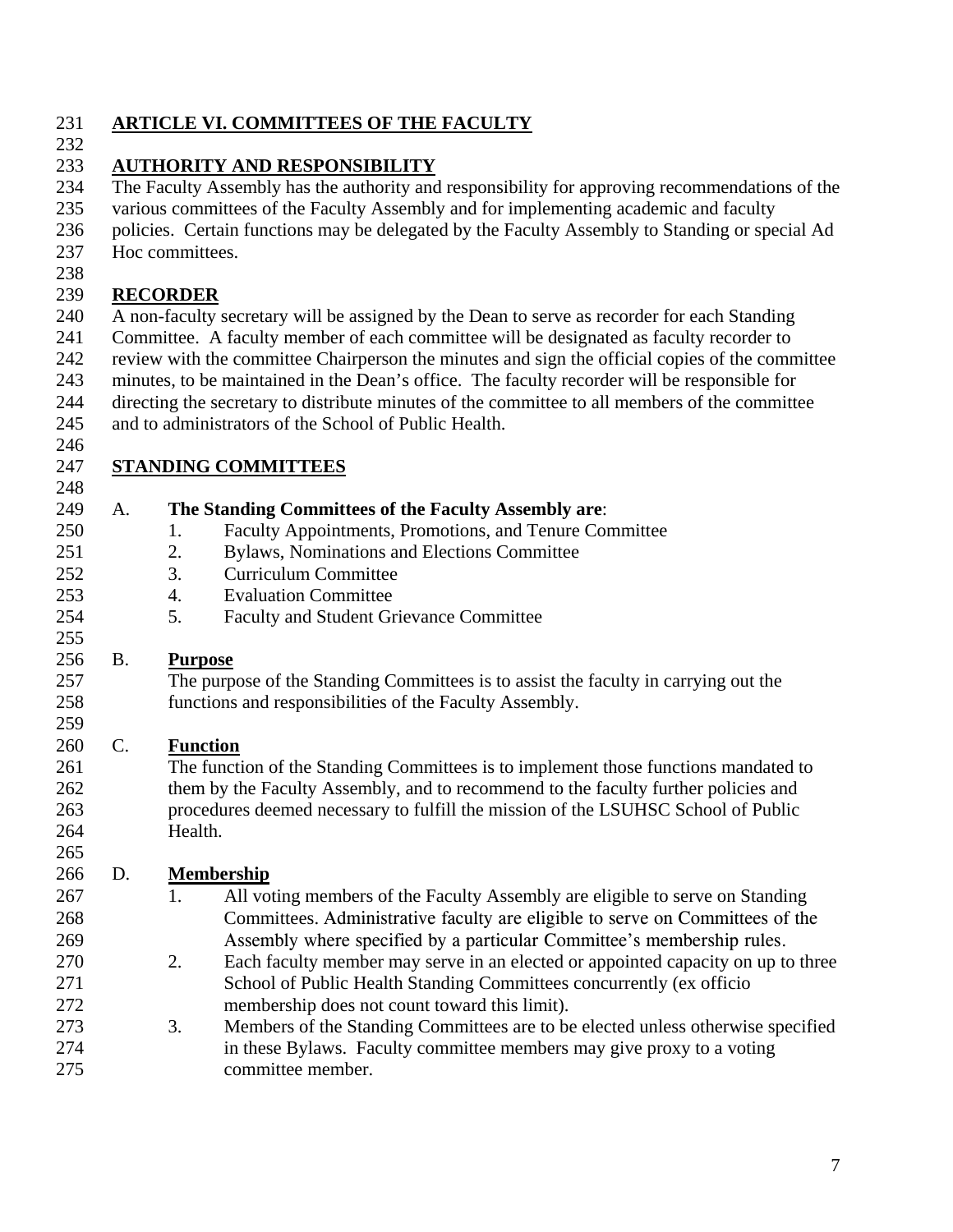| 276 |    | 4.              | The Bylaws, Nominations and Elections Committee will provide for special        |
|-----|----|-----------------|---------------------------------------------------------------------------------|
| 277 |    |                 | elections to fill committee membership vacancies for the balance of the vacated |
| 278 |    |                 | term within one month of the vacancy, unless the vacancy occurs within ninety   |
| 279 |    |                 | days of the end of the term, in which case the vacancy may be left open until a |
| 280 |    |                 | new member is selected as part of the upcoming regularly scheduled election.    |
| 281 |    | 5.              | A term of Standing Committee membership is two fiscal years, unless otherwise   |
| 282 |    |                 | specified in the Bylaws. The fiscal year begins July 1 and ends June 30 of the  |
| 283 |    |                 | following year.                                                                 |
| 284 |    | 6.              | Each faculty member may serve no more than two consecutive terms on a           |
| 285 |    |                 | particular committee. At least a one (1) year break in membership must occur    |
| 286 |    |                 | before a faculty member can serve on that committee again.                      |
| 287 |    | 7.              | Membership on all Standing Committees shall be staggered to provide for carry-  |
| 288 |    |                 | over representation.                                                            |
| 289 |    | 8.              | For committees requiring student members, such members are elected by the       |
| 290 |    |                 | student body. Student members have voting privileges as designated by each      |
| 291 |    |                 | committee. Student membership terms are for one year. A student may serve two   |
| 292 |    |                 | consecutive terms.                                                              |
| 293 |    | 9.              | Standing Committees may request faculty or other resource persons to advise     |
| 294 |    |                 | them on the committee's work. These resource persons do not have voting         |
| 295 |    |                 | privileges on the committee.                                                    |
| 296 |    | 10.             | The Dean may appoint a faculty member as an advisor to a Standing Committee.    |
| 297 |    |                 | This faculty member does not have voting privileges.                            |
| 298 |    | 11.             | Faculty members representing their departments are selected by their respective |
| 299 |    |                 | departments.                                                                    |
| 300 |    |                 |                                                                                 |
| 301 | Е. | <b>Officers</b> |                                                                                 |
| 302 |    |                 |                                                                                 |
| 303 |    |                 | 1. Chairperson                                                                  |
| 304 |    |                 | The members of each Standing Committee will elect a Chairperson from<br>a.      |
| 305 |    |                 | the committee.                                                                  |
| 306 |    |                 | The Chairperson will serve a term of two years.<br>(1)                          |
| 307 |    |                 | A committee member may serve as Chairperson for no more than<br>(2)             |
| 308 |    |                 | two consecutive terms. At least a one-year break in serving as                  |
| 309 |    |                 | Chairperson must then occur before a faculty member can serve as                |
| 310 |    |                 | Chairperson on that particular committee again.                                 |
| 311 |    |                 | The Chairperson of any Standing Committee must have been on<br>(3)              |
| 312 |    |                 | the faculty for at least one full calendar year prior to assuming               |
| 313 |    |                 | office.                                                                         |
| 314 |    |                 | The duties of the Chairperson are to:<br>b.                                     |
| 315 |    |                 | Chair all meetings of the Standing Committee.<br>(1)                            |
| 316 |    |                 | Prepare agendas and supportive materials for all meetings of the<br>(2)         |

- 317 Standing Committee and distribute them to committee members at 318 least one week in advance of the committee meeting.
- 319 (3) Review all minutes with the faculty recorder.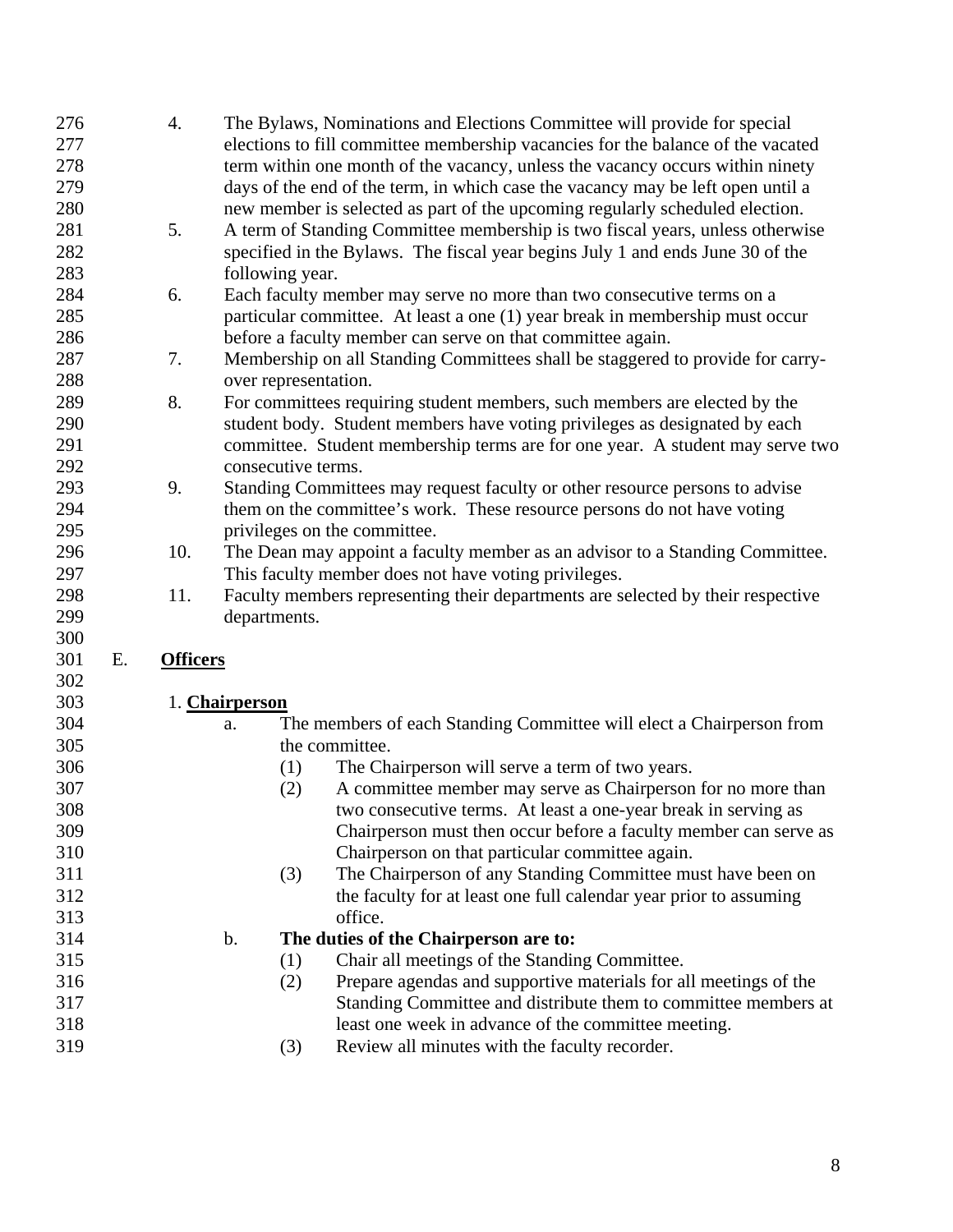| 320<br>321 |            | (4)<br>Prepare reports to be distributed to each faculty member. Submit<br>the official copy of the Standing Committee's minutes and report |
|------------|------------|---------------------------------------------------------------------------------------------------------------------------------------------|
| 322        |            | to the Dean's office for filing.                                                                                                            |
| 323        |            | Present motions related to the committee's work to the faculty for<br>(5)                                                                   |
| 324        |            | vote.                                                                                                                                       |
| 325        |            | Prepare an annual report which is attached to the official minutes<br>(6)                                                                   |
| 326        |            | of the last meeting of the Faculty Assembly prior to Spring                                                                                 |
| 327        |            | graduation.                                                                                                                                 |
| 328        |            | Convene a committee meeting no more than two weeks after the<br>(7)                                                                         |
| 329        |            | election of new committee members to elect a Chairperson for the                                                                            |
| 330        |            | upcoming year.                                                                                                                              |
| 331        |            |                                                                                                                                             |
| 332        | F.         | <b>Meetings of the Standing Committees</b>                                                                                                  |
| 333        |            | Each Standing Committee will meet as often as necessary to carry out its stated<br>1.                                                       |
| 334        |            | functions.                                                                                                                                  |
| 335        |            | 2.<br>Each committee is authorized to create appropriate subcommittees to accomplish                                                        |
| 336        |            | committee work. The committee will determine the size and distribution of the                                                               |
| 337        |            | subgroups from the committee membership. One member from the subgroups                                                                      |
| 338        |            | will be designated to serve as a liaison to the parent committee.                                                                           |
| 339        |            | Recommendations from the subgroups will be sent to the parent committee for                                                                 |
| 340        |            | action.                                                                                                                                     |
| 341        |            | 3.<br>A quorum of any committee meeting will consist of a majority of the voting                                                            |
| 342        |            | members.                                                                                                                                    |
| 343        |            | 4.<br>Any faculty member may attend a regular, subgroup or special meeting of a                                                             |
| 344        |            | standing committee, having notified the Chairperson.                                                                                        |
| 345        |            |                                                                                                                                             |
| 346        |            | <b>SPECIAL COMMITTEES</b>                                                                                                                   |
| 347        |            | Special committees of the Faculty Assembly may be established as deemed necessary by                                                        |
| 348        |            | the President of the Faculty Assembly, the Dean, the Associate Dean, or the                                                                 |
| 349        |            | Administrative Council of the School of Public Health.                                                                                      |
| 350        |            |                                                                                                                                             |
| 351        | A.         | <b>Purpose</b>                                                                                                                              |
| 352        |            | Special and Ad Hoc committees shall be established to accomplish specified tasks.                                                           |
| 353<br>354 | <b>B.</b>  | <b>Functions</b>                                                                                                                            |
| 355        |            | The special committees will perform the task(s) for which they are created, hold such                                                       |
| 356        |            | meetings as necessary to accomplish the specified tasks, and submit reports to the Faculty                                                  |
| 357        |            | Assembly, Dean and Administrative Council of the School of Public Health as requested.                                                      |
| 358        |            |                                                                                                                                             |
| 359        |            | SPECIFIC PURPOSE, FUNCTIONS, AND MEMBERSHIP OF STANDING                                                                                     |
| 360        |            | <b>COMMITTEES</b>                                                                                                                           |
| 361        |            |                                                                                                                                             |
| 362        |            | <b>Faculty Appointments, Promotions, and Tenure Committee</b>                                                                               |
| 363        |            |                                                                                                                                             |
| 364        | A. Purpose |                                                                                                                                             |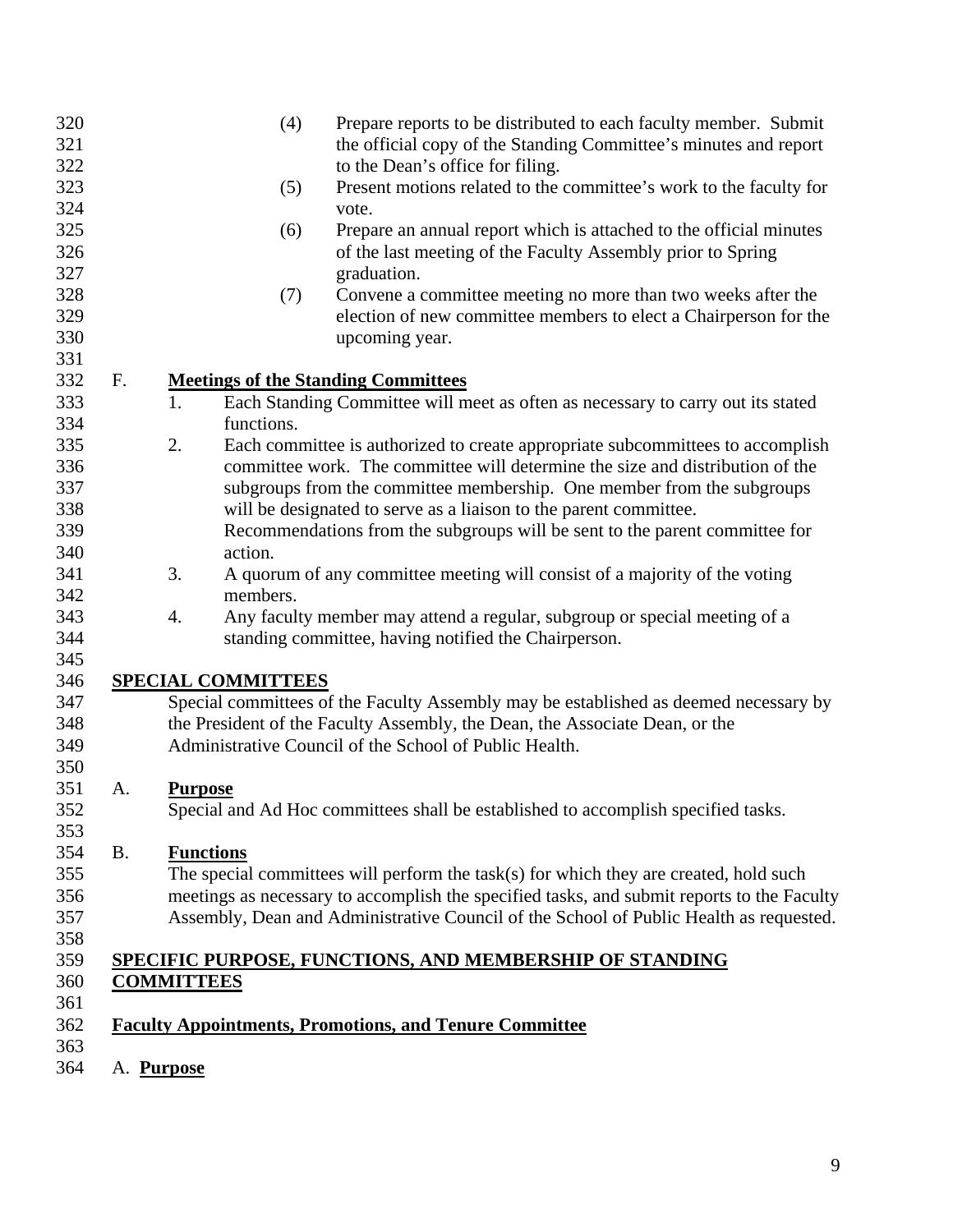| 365 |           | 1. To recommend faculty for appointment to the ranks of Associate Professor and Professor   |
|-----|-----------|---------------------------------------------------------------------------------------------|
| 366 |           | in accordance with the guidelines of the LSUHSC School of Public Health.                    |
| 367 |           | 2. To recommend faculty for promotion to the ranks of Assistant Professor, Associate        |
| 368 |           | Professor, and Professor in accordance with the guidelines of the LSUHSC School of          |
| 369 |           | Public Health.                                                                              |
| 370 |           | 3. To recommend applications for Grants of Tenure for tenure-track faculty in accordance    |
| 371 |           | with the guidelines of the LSUHSC School of Public Health.                                  |
| 372 |           | 4. To recommend changes to the LSUHSC School of Public Health guidelines for                |
| 373 |           | appointments, promotions and tenure.                                                        |
| 374 |           |                                                                                             |
| 375 |           | <b>B.</b> Functions                                                                         |
| 376 |           | 1. Review, evaluate and vote on applications for appointment of faculty to the ranks of     |
| 377 |           | Associate Professor and Professor in accordance with the guidelines of the LSUHSC           |
| 378 |           | School of Public Health.                                                                    |
| 379 |           | 2. Review, evaluate and vote on applications for promotion of faculty to the ranks of       |
| 380 |           | Assistant Professor, Associate Professor, and Professor in accordance with the guidelines   |
| 381 |           | of the LSUHSC School of Public Health.                                                      |
| 382 |           | 3. Review, evaluate and vote on applications of Grants of Tenure in accordance with the     |
| 383 |           | guidelines of the LSUHSC School of Public Health.                                           |
| 384 |           | 4. Forward committee recommendations on appointments, promotions, and tenure to the         |
| 385 |           | Dean for approval.                                                                          |
| 386 |           | 5. Develop and periodically review LSUHSC School of Public Health guidelines for            |
| 387 |           | appointments, promotions, and tenure, and make recommendations to the Dean for              |
| 388 |           | approval.                                                                                   |
| 389 |           | 6. Make current guidelines for appointments, promotion, and tenure available to all faculty |
| 390 |           | members.                                                                                    |
| 391 |           |                                                                                             |
| 392 |           | C. Membership                                                                               |
| 393 | $\bullet$ | Academic Program Representative. To minimize redundancy with Administrative                 |
| 394 |           | Council, each Academic Program Director shall appoint another senior faculty member         |
| 395 |           | (Associate or Full Professor rank) to serve as representative. If no other eligible senior  |
| 396 |           | faculty member is available, the Program Director shall serve until an appropriate faculty  |
| 397 |           | member becomes available.                                                                   |
| 398 |           | 2 senior faculty elected by the Faculty Assembly                                            |
| 399 | $\bullet$ | 1 senior faculty member appointed by the Dean                                               |
| 400 |           |                                                                                             |
| 401 |           | <b>Curriculum Committee:</b>                                                                |
| 402 |           |                                                                                             |
| 403 |           | A. Purpose                                                                                  |
| 404 |           | 1. To plan, review, and monitor academic programs to ensure consistency with the            |
| 405 |           | philosophy and mission of the LSUHSC School of Public Health and the LSU Health             |
| 406 |           | Sciences Center, and in accordance with the requirements of the Council for Education in    |
| 407 |           | Public Health.                                                                              |
| 408 |           | 2. To promote optimum coordination among School of Public Health curriculum areas.          |
| 409 |           | 3. To provide a forum for faculty and students with regard to curriculum issues.            |
| 410 |           |                                                                                             |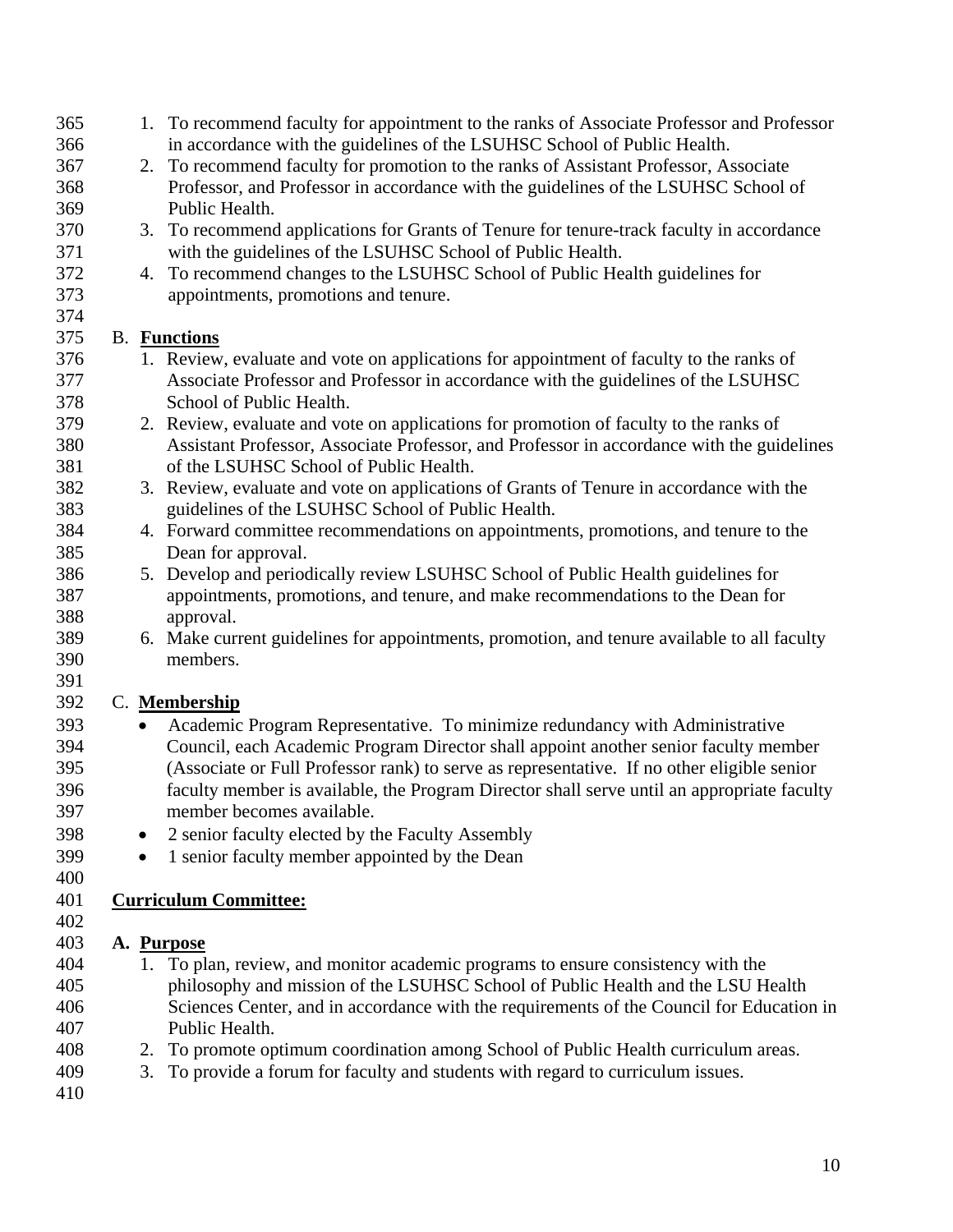### 411 **B. Functions**

- 412 1. Approve new courses and/or major changes in existing courses and degree programs.
- 413 2. Suggest changes as appropriate to facilitate coordination among course offerings and 414 curriculum areas.
- 415

423

425

434

### 416 **C. Membership**

- 417 Associate Dean for Academic Affairs (ex officio, non-voting)
- 418 Representatives selected by each academic program (Biostatistics, Environmental Health,
- 419 Epidemiology, Behavioral and Community Health Sciences, and Health Policy/Systems 420 Management)
- 421 Director of Admissions and Student Affairs (ex officio, non-voting)
- 422 2 Student Representatives, from different academic areas

#### 424 **Evaluation Committee:**

#### 426 **A. Purpose**

- 427 1) To evaluate course offerings to ensure merit in objectives/content and consistency with 428 philosophy and mission of both the LSUHSC School of Public Health and the LSU Health 429 Sciences Center.
- 430 2) To assist teaching faculty in attaining their maximum potential and effectiveness through 431 performance reviews by peer observers and student evaluations.
- 432 3) To render advice and assistance as necessary for self-study to ensure effectiveness in 433 meeting School objectives and missions.

#### 435 **B. Functions**

- 436 1. Create and maintain course and degree evaluation procedures, such as those pertaining to 437 course surveys, peer evaluations, and exit questionnaires.
- 438 2. Compile and report evaluation procedure results.
- 439 3. Document the degree to which course offerings meet School and Health Sciences Center-440 wide objectives, philosophy, and mission.
- 441 4. Provide recommendations to the Dean and Faculty regarding School self-study and 442 responses to external review.

#### 444 **C. Membership**

- 445 Associate Dean for Academic Affairs (ex officio, non-voting)
- 446 Representatives selected by each academic program (Biostatistics, Environmental Health, 447 Epidemiology, Behavioral and Community Health Sciences, and Health Policy/Systems 448 Management). Membership on this Committee should not overlap with that of the
- 449 Curriculum Committee, with the exception of the Associate Dean for Academic Affairs.
- 450

443

451 **Faculty and Student Grievance Committee**

# 452

- 453 A. **Purpose**
- 454 1. To provide formal recommendations to the Dean on unresolved matters of 455 grievance.
- 456 2. To represent the School faculty position on unresolved matters of grievance.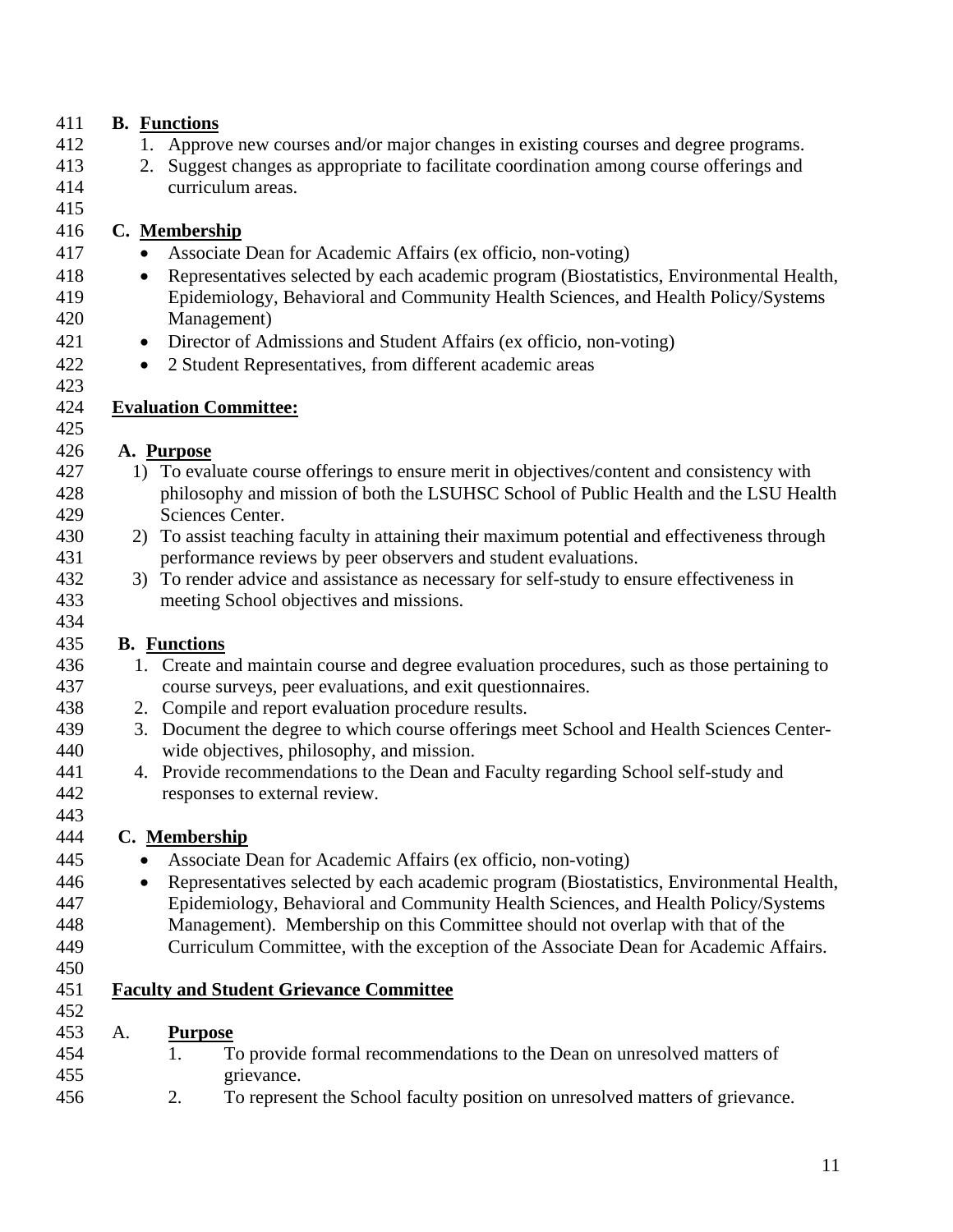| 457 |                |                                                                                          |
|-----|----------------|------------------------------------------------------------------------------------------|
| 458 | <b>B.</b>      | <b>Functions</b>                                                                         |
| 459 |                | 1.<br>Determine whether an appeal actually sets forth an appealable issue.               |
| 460 |                | 2.<br>Conduct hearings on unresolved complaints involving faculty work situations or     |
| 461 |                | student academic situations that assert that: a policy, rule, or regulation has been     |
| 462 |                | violated or applied improperly; no policy, rule, or regulation exists where one          |
| 463 |                | should; or there has been unfair or inequitable treatment.                               |
| 464 |                | Conduct any independent investigation necessary including calling witnesses.<br>3.       |
| 465 |                | 4.<br>Render a written report to the Dean on each appeal.                                |
| 466 |                | 5.<br>Develop, annually review, and amend as necessary the formal School of Public       |
| 467 |                | Health Procedures for Faculty Grievances and Appeals.                                    |
| 468 |                |                                                                                          |
| 469 | $\mathsf{C}$ . | <b>Membership</b>                                                                        |
| 470 |                | Five faculty: three elected by the Faculty Assembly, each from different<br>$\bullet$    |
| 471 |                | programs, and two appointed by the Dean.                                                 |
| 472 |                | Two students elected by the student body will serve on the committee only when           |
| 473 |                | matters of student grievances are being considered.                                      |
| 474 |                |                                                                                          |
| 475 | D.             | <b>General Provisions</b>                                                                |
| 476 |                | 1. All parties to the appeal shall attempt to resolve the conflict or dispute at the     |
| 477 |                | lowest administrative level possible.                                                    |
| 478 |                | 2. Any committee member believing it to be inappropriate for him/her to hear and         |
| 479 |                | vote on a particular case due to a perceived conflict of interest shall recuse           |
| 480 |                | him/herself prior to the formal hearing.                                                 |
| 481 |                | A minimum of four committee members must be present at each session.<br>3.               |
| 482 |                | All grievance procedures shall be conducted in accordance with School of Public<br>4.    |
| 483 |                | Health policies and procedures.                                                          |
| 484 |                |                                                                                          |
| 485 |                | <b>Bylaws, Nominations and Elections Committee</b>                                       |
| 486 |                |                                                                                          |
| 487 | A.             | <b>Purpose</b>                                                                           |
| 488 |                | To maintain, interpret, and revise the Bylaws as required in order to sustain the<br>1.  |
| 489 |                | integrity of the organization.                                                           |
| 490 |                | 2.<br>To establish nomination and election policies and procedures for the LSUHSC        |
| 491 |                | School of Public Health.                                                                 |
| 492 |                |                                                                                          |
| 493 | <b>B.</b>      | <b>Functions</b>                                                                         |
| 494 |                | 1.<br>Review Bylaws annually.                                                            |
| 495 |                | 2.<br>Interpret the meaning and intent of the Bylaws upon request by the faculty.        |
| 496 |                | 3.<br>Provide for revision of School of Public Health Bylaws, as stated in Article VIII. |
| 497 |                | Accept written proposals for revision of the Bylaws upon request from any<br>a.          |
| 498 |                | full-time faculty member. These proposals must contain the rationale for                 |
| 499 |                | the change as well as the specific changes requested. The Bylaws                         |
| 500 |                | Committee may request additional information from those submitting the                   |
| 501 |                | proposed revision.                                                                       |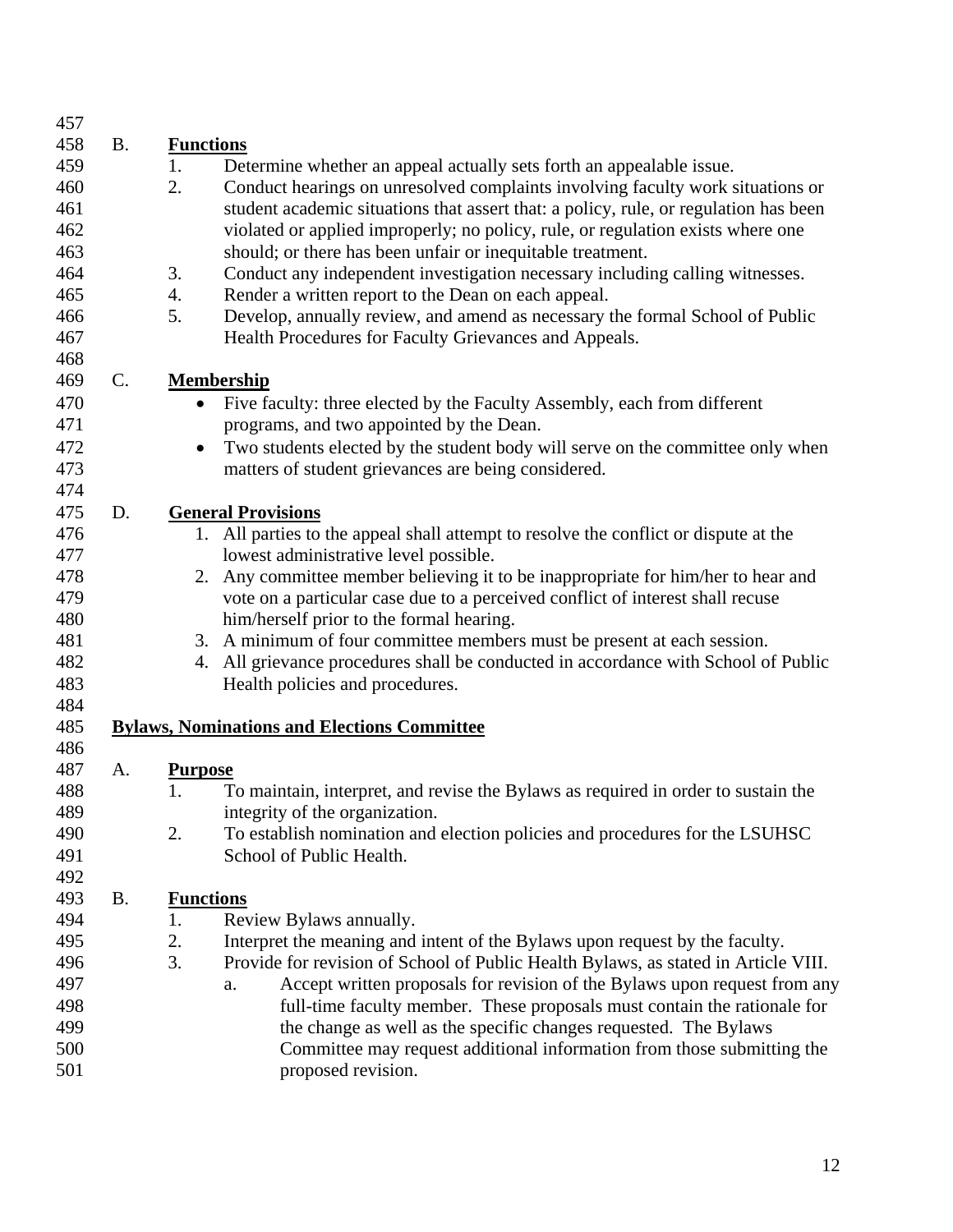| 502 |                 |    | $\mathbf b$ .     | Review the proposals and their subsequent impact upon present Bylaws.                           |
|-----|-----------------|----|-------------------|-------------------------------------------------------------------------------------------------|
| 503 |                 |    |                   | The recommendation(s) of the Bylaws Committee will be presented and                             |
| 504 |                 |    |                   | the Faculty Assembly will vote on the revisions.                                                |
| 505 |                 | 4. |                   | Solicit nominations for elected positions.                                                      |
| 506 |                 | 5. |                   | Prepare a ballot for the election of officers of the Faculty Assembly and all                   |
| 507 |                 |    |                   | elected members of Standing Committees within the School of Public Health.                      |
| 508 |                 |    | a.                | Circulate the official ballot to voting members of the faculty two (2)                          |
| 509 |                 |    |                   | weeks prior to election deadline.                                                               |
| 510 |                 |    | $b$ .             | Coordinate with the Secretary and President-Elect/Past President to tally                       |
| 511 |                 |    |                   | and report the election results to the faculty.                                                 |
| 512 |                 |    | c.                | Retain ballots and signed tally sheets in a sealed envelope (held by the                        |
| 513 |                 |    |                   | designated recorder) for thirty (30) days, after which time the ballots will                    |
| 514 |                 |    |                   | be destroyed unless a challenge has been received from a voting faculty                         |
| 515 |                 |    |                   | member.                                                                                         |
| 516 |                 |    | d.                | Coordinate with the Secretary to provide the roster of Standing Committee                       |
| 517 |                 |    |                   | membership and elected representatives every July.                                              |
| 518 |                 | 6. |                   | Provide for special elections to fill vacancies within one (1) month, unless the                |
| 519 |                 |    |                   | vacancy occurs within ninety (90) days of the end of the term.                                  |
| 520 |                 | 7. |                   | Hold elections for Special and Ad Hoc committees as requested by the President                  |
| 521 |                 |    |                   | of the Faculty Assembly and/or the Dean.                                                        |
| 522 |                 | 8. |                   | Establish details of the election process.                                                      |
| 523 |                 |    |                   |                                                                                                 |
| 524 | $\mathcal{C}$ . |    | <b>Membership</b> |                                                                                                 |
| 525 |                 |    |                   | 2 faculty members elected from Faculty Assembly                                                 |
| 526 |                 |    |                   | Past President/President-Elect                                                                  |
| 527 |                 |    |                   |                                                                                                 |
| 528 |                 |    |                   | <b>ARTICLE VII. LSUHSC FACULTY SENATE REPRESENTATIVES</b>                                       |
| 529 |                 |    |                   | Assembly representatives to the LSUHSC-NO Faculty Senate (Senators) must meet the               |
| 530 |                 |    |                   | membership criteria for the LSUHSC School of Public Health Faculty Assembly as outlined in      |
| 531 |                 |    |                   | Article III of these Bylaws. Five senators shall be selected to serve on the Faculty Senate as  |
| 532 |                 |    |                   | representatives of the School of Public Health's Faculty Assembly. These senators will be       |
| 533 |                 |    |                   | elected by the Faculty Assembly.                                                                |
| 534 |                 |    |                   |                                                                                                 |
| 535 |                 |    |                   | The election of Senators will take place in conjunction with annual elections of Faculty        |
| 536 |                 |    |                   | Assembly officers and committee members, or by special election as needed to fill vacancies     |
| 537 |                 |    |                   | opening up between annual elections.                                                            |
| 538 |                 |    |                   |                                                                                                 |
| 539 |                 |    |                   | The length of a Senator's term is three years, and their term of office shall begin on July 1.  |
| 540 |                 |    |                   | Delegates are required to attend Faculty Senate meetings. If a Senator cannot attend a meeting, |
| 541 |                 |    |                   | the Senator may give proxy in writing to another member of the Faculty Assembly.                |
| 542 |                 |    |                   |                                                                                                 |
| 543 |                 |    |                   | The rights and duties of the Senators are outlined in the bylaws of the LSUHSC-NO Faculty       |
| 544 | Senate.         |    |                   |                                                                                                 |
| 545 |                 |    |                   |                                                                                                 |
|     |                 |    |                   |                                                                                                 |